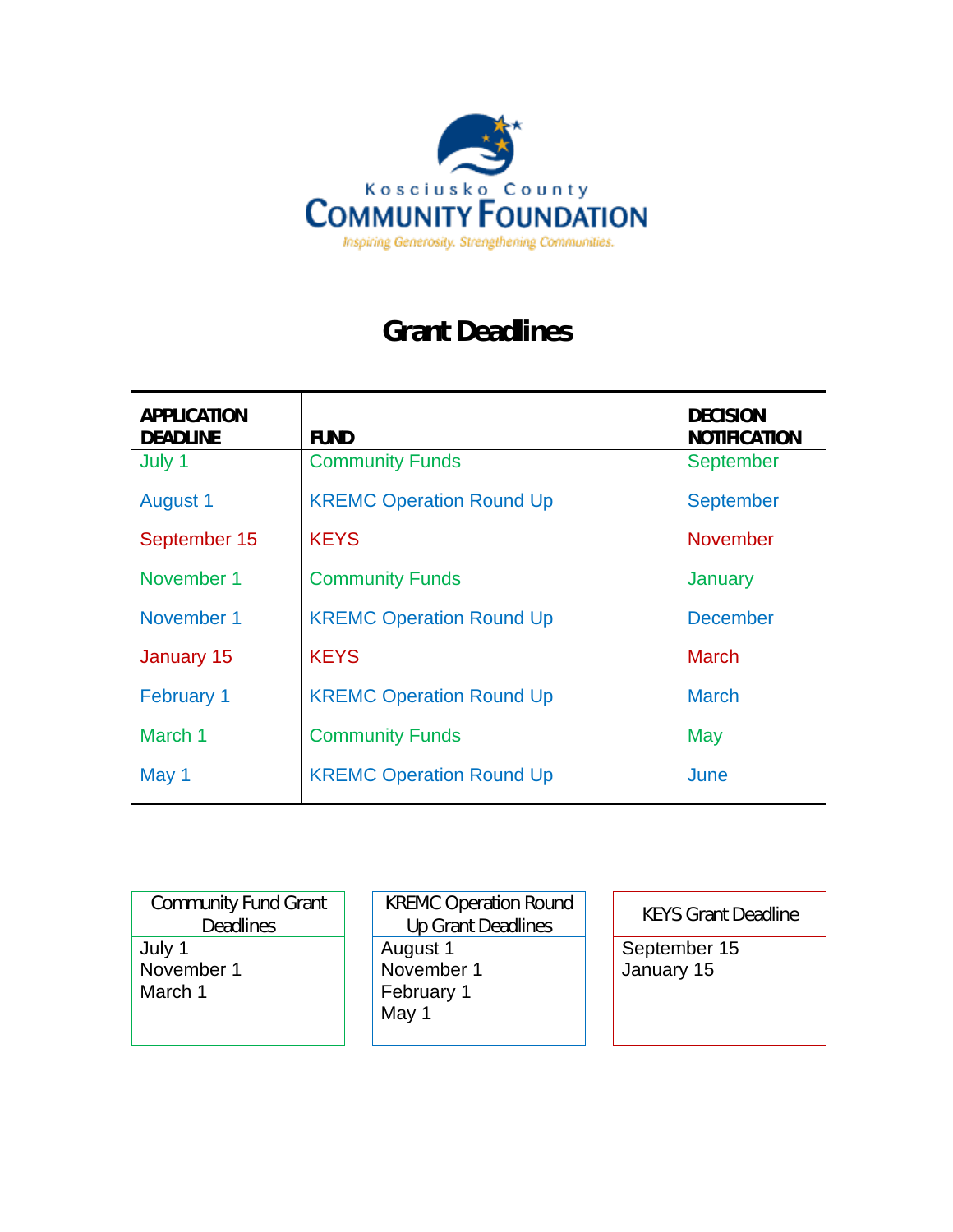

# **Community Funds Grant Application Guidelines**

The Community Foundation accepts applications to Community Funds three times each year. **Applications are due by 4:30 p.m. on March 1, July 1, and November 1**. Grant awards are announced approximately ten weeks after each deadline.

# **FOR MORE INFORMATION**

Contact program staff by calling (574) 267-1901, by visiting us at 102 East Market Street, Warsaw, IN 46580, or visit our website: www.kcfoundation.org

### **APPLYING FOR A GRANT**

Grant seekers are strongly encouraged to contact the Community Foundation's program staff to discuss your grant proposal prior to submitting a formal application.

Once you have discussed your proposal with program staff, you will need to complete and submit an online application. Access to the application portal can be found at:

**www.kcfoundation.org/community-funds**

### **THE GEOGRAPHIC AREA WE SERVE**

Kosciusko County

# **GRANTMAKING AREAS OF INTEREST**

- 
- 
- **i** Education **i** Health<br>**i** Human Services **i** Arts & Culture **I** Human Services
- **I** Environment **I** Civic
- **Recreation**

# **THE COMMUNITY FOUNDATION FAVORS AWARDING GRANTS THAT:**

- Reach a broad segment of the community, especially those affecting citizens whose needs are not being met by existing services that are normally expected to be provided by private rather than government sources
- Request seed money to create innovative opportunities to meet needs in the community
- Stimulate and encourage additional funding
- Promote cooperation and avoid duplication
- Help make a charitable organization more effective and efficient to be self-sustaining

### **THE COMMUNITY FOUNDATION PLACES LOW PRIORITY ON THE FOLLOWING, WHICH ARE UNLIKELY TO RECEIVE FUNDING:**

- Projects where Kosciusko County Community Foundation is the sole funder
- Reduction of debt (including payment for items purchased prior to grant approval)
- · Travel
- Attendance at conferences, seminars or other projects
- Programs that fall more appropriately under government funding, such as operating expenses for public schools and police or fire protection
- Requests from organizations that have an open Community Funds grant file (i.e., a balance remaining on a previous grant or an unfiled final report)

# **THE COMMUNITY FOUNDATION WILL NOT CONSIDER GRANTS FOR:**

- Individuals
- Political activities or those designated to influence legislation
- National organizations (unless the monies are to be used solely to benefit citizens of Kosciusko County)
- Fund-raising projects
- The direct benefit of the donor or the donor's family
- Religious organizations for the sole purpose of furthering that religion (this prohibition does not apply to funds created by donors who have specifically designated religious organizations as beneficiaries of the funds)\*
- Contributions to endowments\*

Kosciusko County Community Foundation is committed to equity in the delivery of our grants, scholarships, programs and services. We value all people. We do not discriminate against individuals based on race, color, religion, gender, national origin, disability, age, marital status or genetic information.

*\*These guidelines are for the Community Foundation's Community Funds (non-designated), from which competitive grants are awarded. Please contact us for information on other fund types.*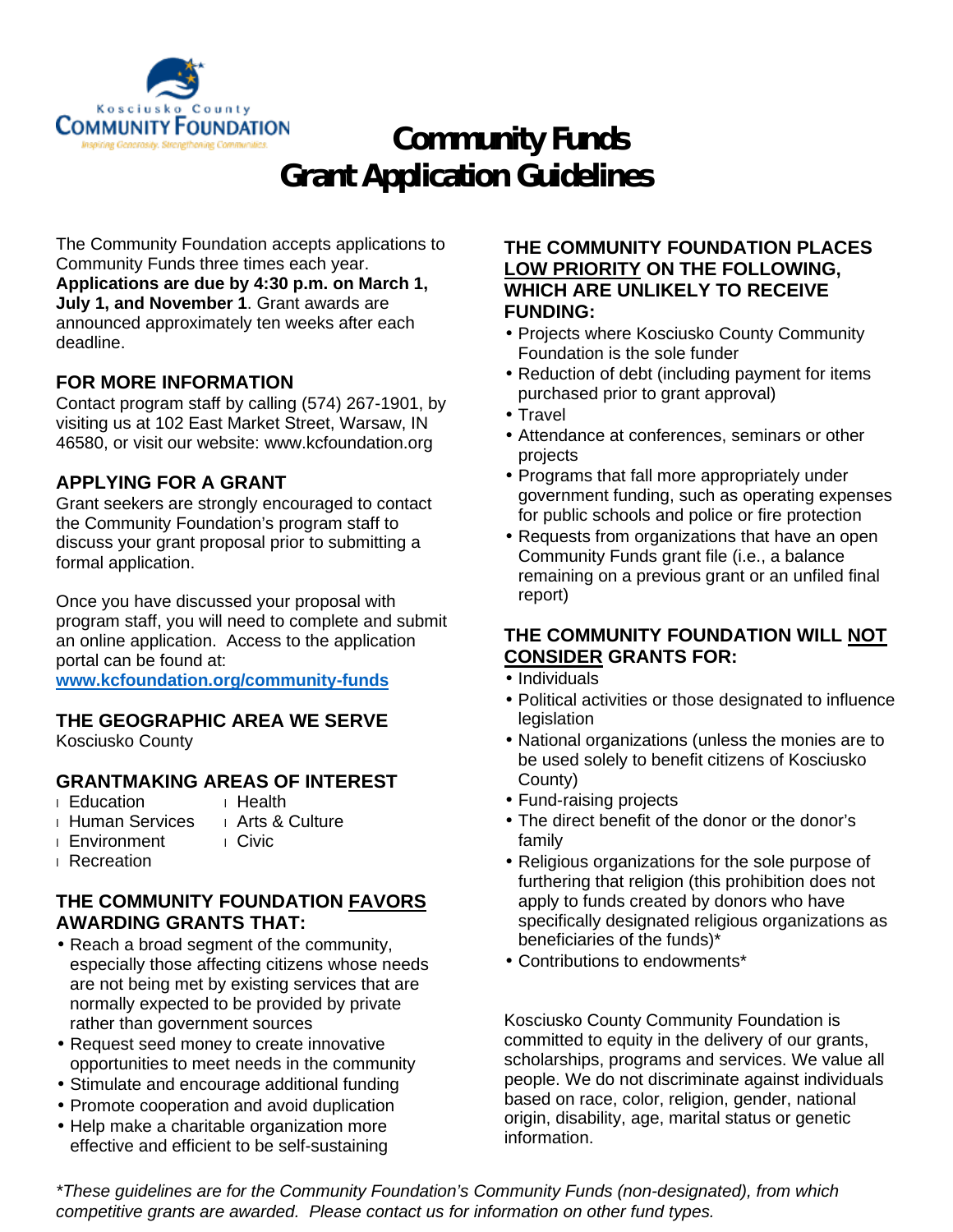

# Operation Round-Up Grant Application Guidelines

The Kosciusko County Community Foundation and Kosciusko REMC accept applications for Operation Round-Up four times each year. **Applications are due by 4:30 p.m. on the following dates: February 1, May 1, August 1, and November 1.** Grant awards are announced approximately six weeks after each deadline.

### COMMITTEE:

The KREMC Operation Round-Up Committee is comprised of Kosciusko REMC customers and non-customers appointed by the Kosciusko REMC Board of Directors.

### APPLYING FOR A GRANT:

Grant seekers are strongly encouraged to contact the Community Foundation's program staff to discuss your grant proposal prior to submitting a formal application.

Once you have discussed your proposal with program staff, you will need to complete and submit an online application. Access to the application portal can be found at:

**www.kcfoundation.org/kremc-operation-round-up**

### AREAS OF INTEREST:



*Percentages are based on the dollar amounts awarded in each area during the 2018-2019 fiscal year.*

### FUNDING CAPABILITY:

A typical grant award is \$2,500; however, the committee will consider requests up to \$5,000.

### ORGANIZATIONS WE SERVE:

- Must provide services to residents living within the Kosciusko REMC service area
- Must have a charitable designation

# OPERATION ROUND-UP FAVORS AWARDING GRANTS THAT:

- Reach a broad segment of the community
- Impact low income individuals, families and seniors such as providing food to those in need
- Promote programs to maximize energy efficiency such as providing weatherization kits to local families
- Aid in youth development through mentoring and innovative educational opportunities outside of school
- Support and promote the local agriculture community through local chapters of 4-H, FFA and similar programs
- Cover expenses directly related to the delivery of a program

# OPERATION ROUND-UP PLACES LOW PRIORITY ON THE FOLLOWING:

- Requests to purchase hard assets such as new technology, equipment, furniture, etc.
- Contributions to a capital fund campaign

# OPERATION ROUND-UP WILL NOT CONSIDER GRANTS FOR:

- · Individuals
- Political activities or those designated to influence legislation
- Religious organizations for the sole purpose of furthering that religion

# FOR MORE INFORMATION:

Contact KCCF by calling (574) 267-1901, by visiting us at 102 East Market Street, Warsaw, IN 46580, or visit our website: www.kcfoundation.org.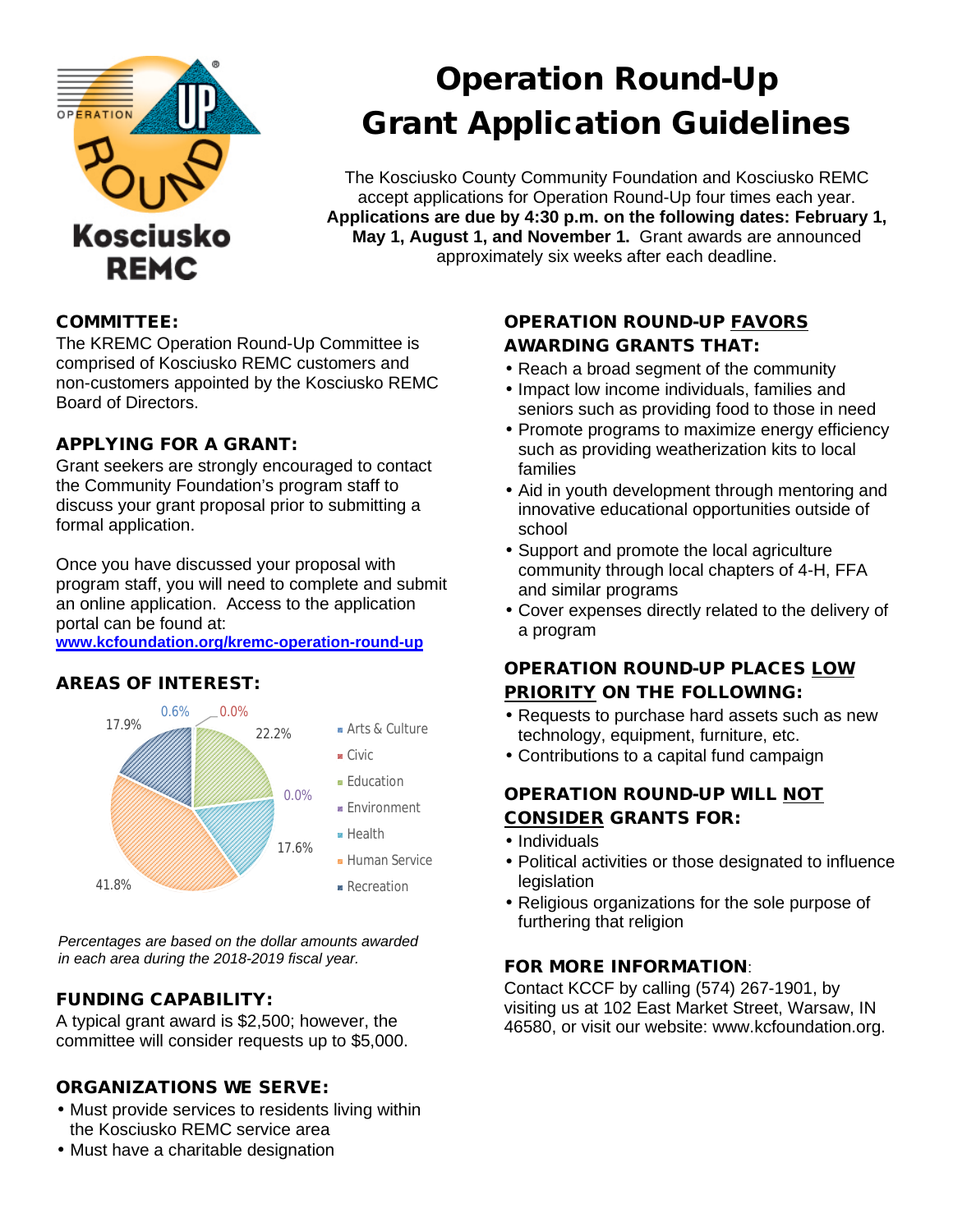

# **KEYS Grant Application Guidelines**

Kosciusko Endowment Youth Services (KEYS) is the youth philanthropy program of the Kosciusko County Community Foundation and is comprised of twenty students who attend the four high schools located in Kosciusko County: Lakeland Christian Academy, Tippecanoe Valley, Warsaw and Wawasee. Students are selected to join in eighth grade and remain active members in the program until they graduate from high school. *The mission of KEYS is to work together to positively impact and improve education in our community by providing aid, now and for future generations.*

### **Who should apply?**

KEYS accepts grant applications from charitable organizations, public and private schools that enhance the education of Kosciusko County residents.

### **The Application Process**

- 1. A link to the online application can be found at: KCFoundation.org/grants-supporting-education. Applications must be submitted online and are **due by 4:30 p.m. on September 15 or January 15.**
- 2. Members of KEYS review and evaluate all grant applications and make funding recommendations to the Community Foundation's Board of Directors. All applicants should expect to be contacted by a member of KEYS to provide additional information about the project requiring funding.
- 3. Grant awards are announced approximately 8 weeks after the deadline via mail.

### **Funding Capability**

The average grant award is \$500 or less; however, requests for more will be considered. To see a list of recently approved grants, visit: KCFoundation.org/grants-supporting-education.

#### **KEYS favors awarding grants that:**

- Make learning fun! We love creative and innovative ideas that incorporate project-based learning or experiential learning so students aren't just learning concepts from a text book. This includes hands-on activities and educational games.
- Promote the importance of education and help develop and enhance social and life skills.
- Incorporate technology into the classroom that will aid in teaching such as programmable robots, simple machines sets, equipment to flip classrooms, and special computer software. As requests for new technology continue to increase, we will consider how the devices will be used to enhance the education of students.

### **KEYS will not consider grants for:**

- Individuals.
- Political activities or those designated to influence legislation.
- Religious organizations for the sole purpose of furthering that religion.
- Travel expenses. Field trip costs associated with the purchase of tickets or materials may be considered.
- Fundraising projects.
- Projects or programs that are not educational.

*NOTE: KEYS will not cover shipping costs associated with the purchase of materials or equipment. If a grant should be awarded, documentation of expenses must be submitted.*

# **Who should I contact with questions?**

Contact Amy Cannon at the Kosciusko County Community Foundation. You can reach her by e-mail at amyc@kcfoundation.org or by phone at 574-267-1901. For more information about the Community Foundation, please visit KCFoundation.org.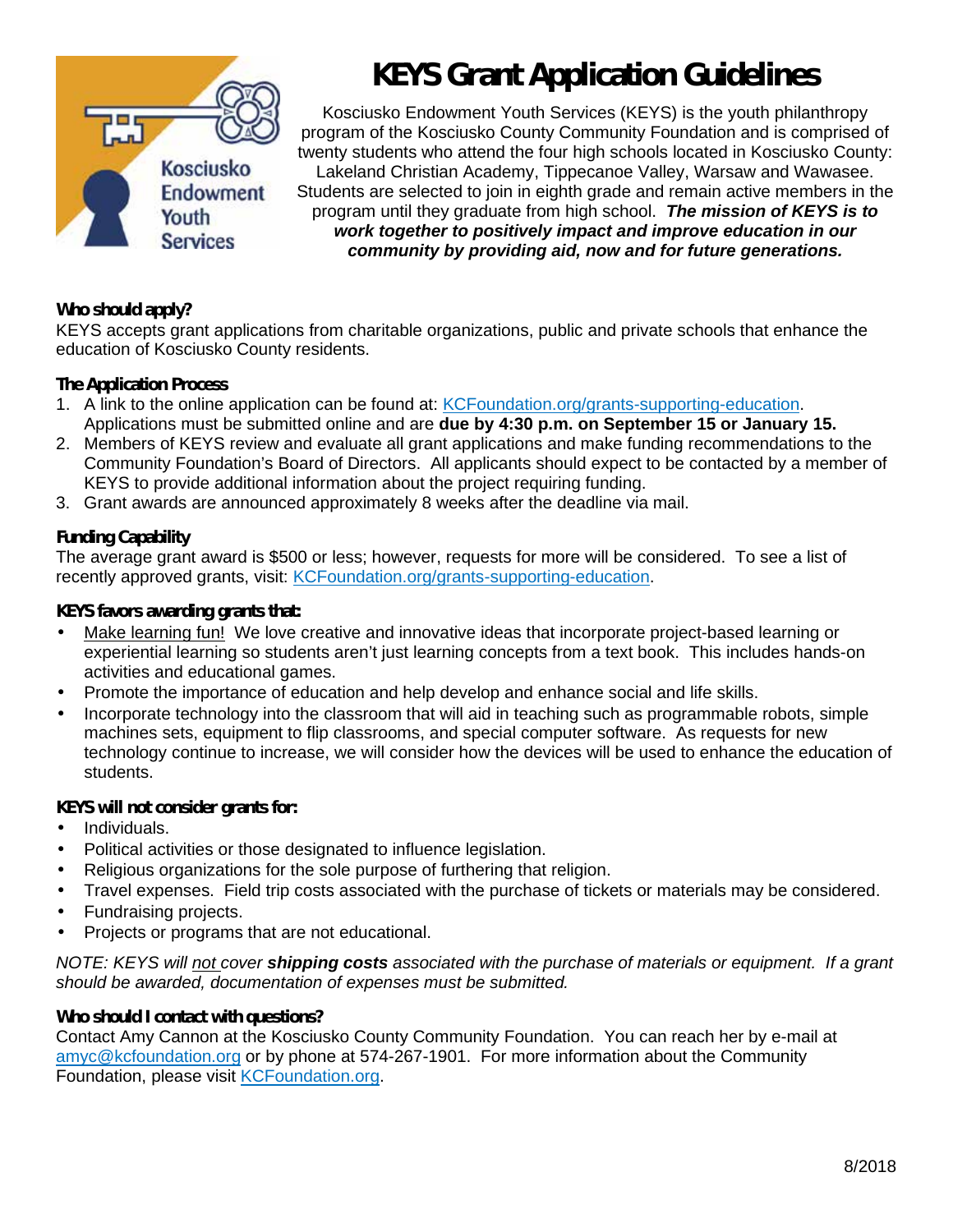# Community Funds: November 2021 Cycle

*Kosciusko County Community Foundation*

# *Application Instructions*

The Kosciusko County Community Foundation accepts grant applications from charitable organizations serving Kosciusko County residents. Grant awards are announced approximately nine weeks following each deadline. If you have any questions throughout the application process, please call the Community Foundation at 574-267-1901.

It is strongly recommended that you speak with a member of our program staff prior to submitting your application.

Please complete all required questions below. Completed applications and required attachments must be submitted by **4:30 p.m. on the due date** in order to be considered for funding by the grant committee.

**Before you begin**, please take a moment to verify the contact information on your user profile. If you need to make changes, you will be given the opportunity to do so in the Contact Information sections below.

# **Applicant Contact Information\***

Is your contact information at the top of this page correct? *\*\*Please note that grant correspondence will be mailed to this address.*

#### **Choices**

Yes No

# **Organization Contact Information\***

Is your organization's contact information at the top of this page correct?

#### **Choices** Yes

No

# *Applicant Contact Information*

Please enter the information that needs to be updated. Community Foundation staff will update your profile after the grant application deadline.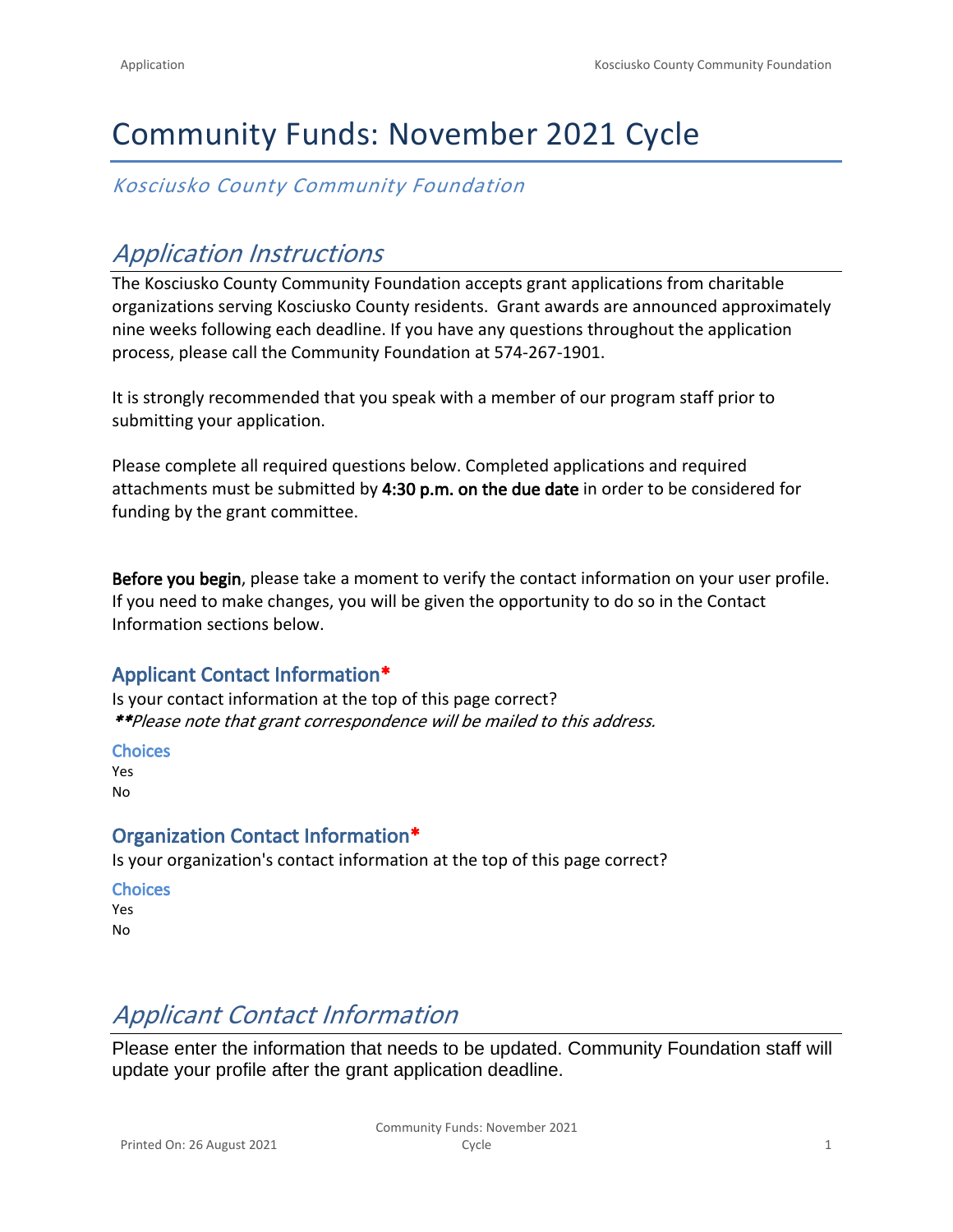# **Applicant Prefix**

(Mr., Mrs., Ms., etc.) *Character Limit: 15*

#### **Applicant First Name** *Character Limit: 25*

**Applicant Last Name**

*Character Limit: 25*

**Applicant Business Title** *Character Limit: 50*

# **Applicant E-mail**

*Character Limit: 254*

### **Applicant Phone Number**

Please format at 574-267-1901 x100.

*Character Limit: 20*

# **Applicant Phone Type**

**Choices Office** Cell Home

#### **Preferred Mailing Address for Grant Correspondence**

*Grant correspondence will be mailed to the organization's address unless you provide a different address below:*

# **Preferred Mailing Address for Grant**

*Character Limit: 100*

**City** *Character Limit: 75*

**State** *Character Limit: 75*

**Zip Code** *Character Limit: 5*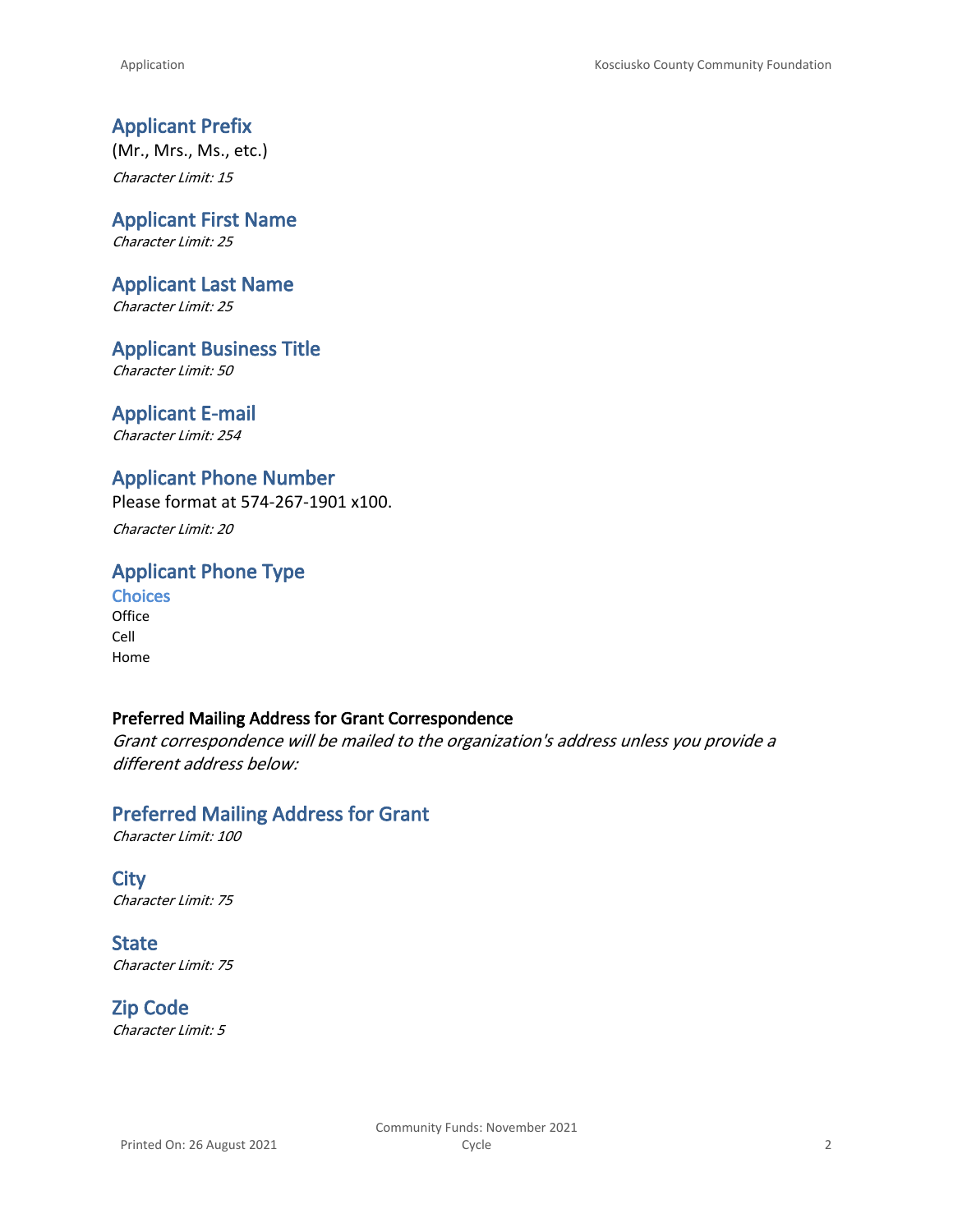# *Organization Contact Information*

Please enter the information that needs to be updated. Community Foundation staff will update your profile after the grant application deadline.

**Organization Name** *Character Limit: 150*

**Organization Phone Number**

Please format as 574-267-1901.

*Character Limit: 12*

**Organization Mailing Address**

*Character Limit: 100*

**City** *Character Limit: 75*

**State** *Character Limit: 75*

**Zip Code** *Character Limit: 5*

### **Please provide the contact information for your organization's director:**

# **Director Prefix**

(Mr., Mrs., Ms., etc.) *Character Limit: 15*

**Director First Name** *Character Limit: 50*

**Director Last Name** *Character Limit: 50*

**Director Business Title** *Character Limit: 75*

**Director E-mail** *Character Limit: 254*

### **Director Phone Number**

If different from the organization's phone number provided above.

Printed On: 26 August 2021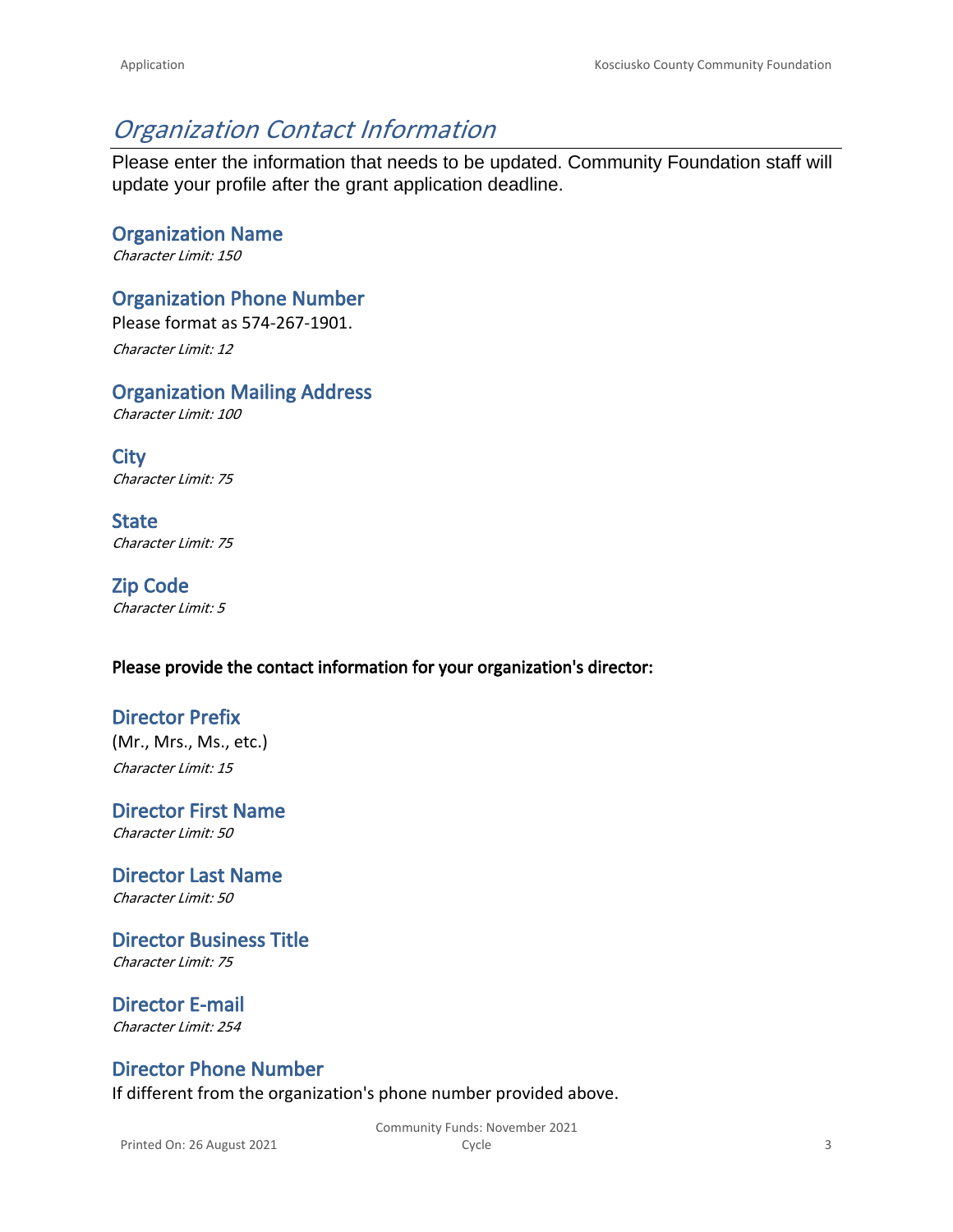*Character Limit: 20*

**Director Phone Type**

**Choices Office** Cell Home

# *Application Cover Sheet*

*This cover sheet is completed by KCCF program staff and should be kept confidential. A hard copy can be found in your review binder.*

#### **Grant Number\***

*Character Limit: 8*

#### **Project Name\***

Please create a short title for your grant request. This name may be altered by KCCF staff during the review process.

*Character Limit: 250*

# **Project Description\***

*Character Limit: 2000*

#### **Percent of Project Budget\***

*Character Limit: 50*

#### **Grant Priorities**

Does this project meet a high priority as outlined in the grant guidelines? (check all that apply)

#### **Choices**

Reaches a broad segment of the community, especially needs that are not met by existing services Seed money to create innovative opportunities to meet needs in the community Stimulates and encourages additional funding Promotes cooperation and avoids duplication of existing services Helps make the organization more effective and efficient to be self-sustaining

#### **Area of County\***

*Character Limit: 250*

### **Area Underserved\***

Is the geographic area underserved?

#### **Choices**

Yes No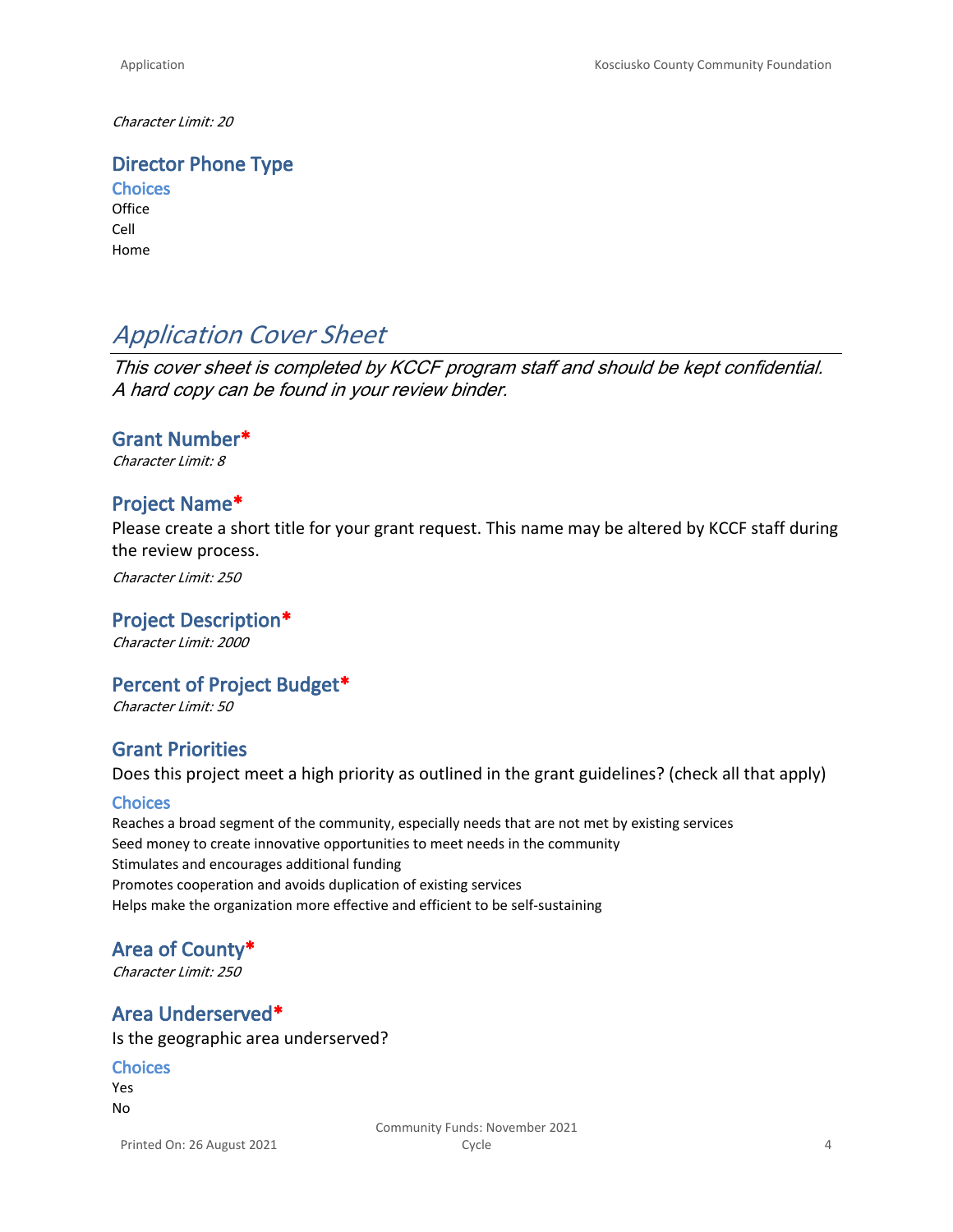### **Population Being Served\***

*Character Limit: 250*

#### **Estimated Number Served\***

*Character Limit: 250*

### **Impact of Project\***

**Choices** High Medium Low

### **Organization Status**

*Character Limit: 1500*

#### **Additional Comments**

*Character Limit: 1500*

### **Staff Recommendation\***

Does staff recommend this grant?

**Choices** Yes No

### **Funding Consideration\***

- **Choices** High
- Medium Low None

# *Organization Information*

*In this section, you will be asked to provide general information about your organization.*

# **Organization Type\***

Please select your organization type.

#### **Choices**

501(c)(3) Charitable Organization Church Governmental Organization School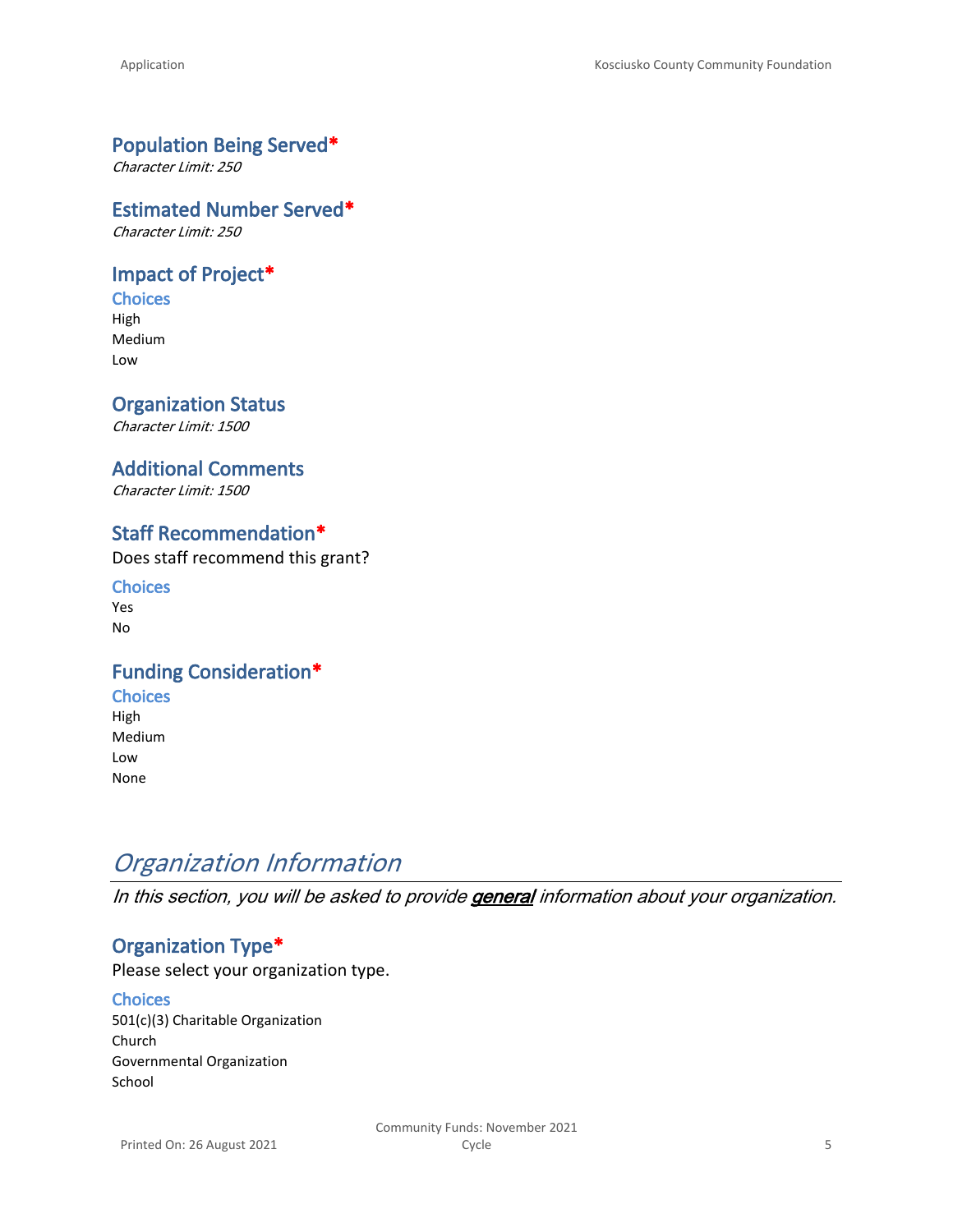# **History\***

Please provide a brief history of your organization including when it was established. *Character Limit: 2000*

### **Mission & Services\***

Please describe your organization's principal services, purpose and mission statement. *Character Limit: 2000*

# **Population Served by Organization\***

What population(s) does your organization typically serve? *Character Limit: 2000*

# **Affiliations\***

Please list any corporate ownership, formal affiliations or fiscal sponsors. *Character Limit: 2000*

# *Grant Proposal*

*In this section, you will need to provide more specific information about the project for which you are seeking grant funding.*

# **Pre-Grant Inquiry\***

It is strongly recommended that you discuss your proposal with a member of our program staff prior to submitting your application. Please contact Terrill Hooks at terrill@kcfoundation.org or 574-267-1901.

On what date did you communicate with our staff regarding your grant request? *Character Limit: 10*

# **Project Summary:**

### **Description\***

Please provide a **brief** summary of the project/program for which you are requesting funds. *Character Limit: 2000*

# **Program Area\***

Please select the program area to which you think your project can be best categorized.

### **Choices**

Arts & Culture Civic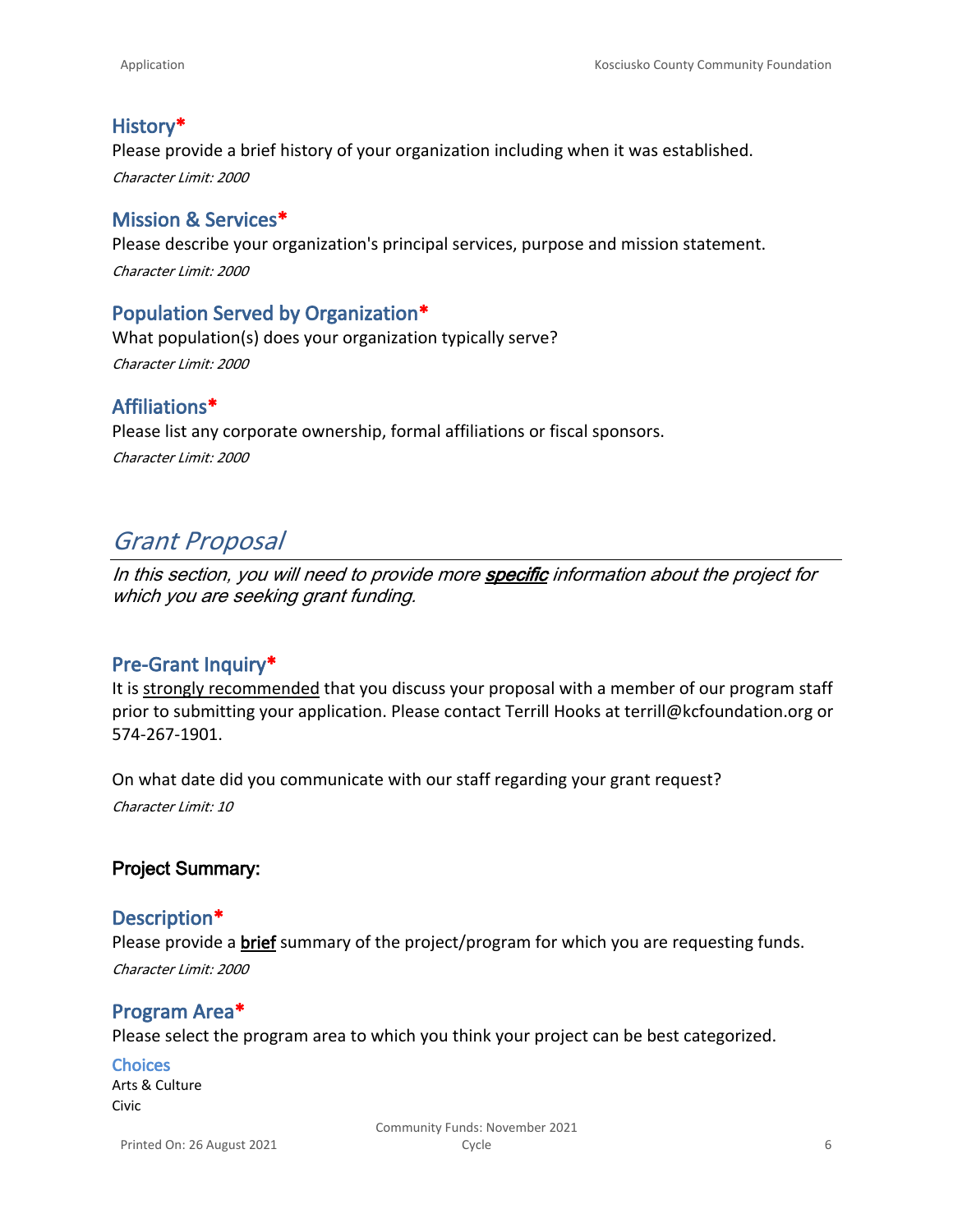Education Environment Health Human Services Recreation

### **Describe your project in more detail:**

# **What is the need?\***

Please explain or describe the need for this project. And, what sources can you cite to verify this need using statistics, regulations, surveys, etc? *Character Limit: 3000*

# **How will you meet the need?\***

Describe how this project addresses the identified need. *This is an opportunity for you to explain in more detail how your project will work. Character Limit: 3000*

# **Who will implement the project?\***

Explain the organization's ability to carry out this project. Who specifically will implement the project and what are their qualifications?

*Character Limit: 3000*

# **Collaborations & Partnerships\***

Describe any collaborations, partnerships, and/or joint ventures as it relates to this project. Explain what role they will have (funder, collaborator, service provider, etc.). *Character Limit: 2000*

# **Project Timeline**

Please tell us the start and end date of your project. It is important to note that grant awards are announced approximately nine weeks after the deadline. Requests for expenses that will be incurred prior to grant approval will receive low priority and are unlikely to receive funding.

# **Start Date\***

*Character Limit: 10*

**End Date\*** *Character Limit: 10*

# **Timeline Comments**

If you need to provide additional information regarding your project timeline, please use this space.

*Character Limit: 2000*

Printed On: 26 August 2021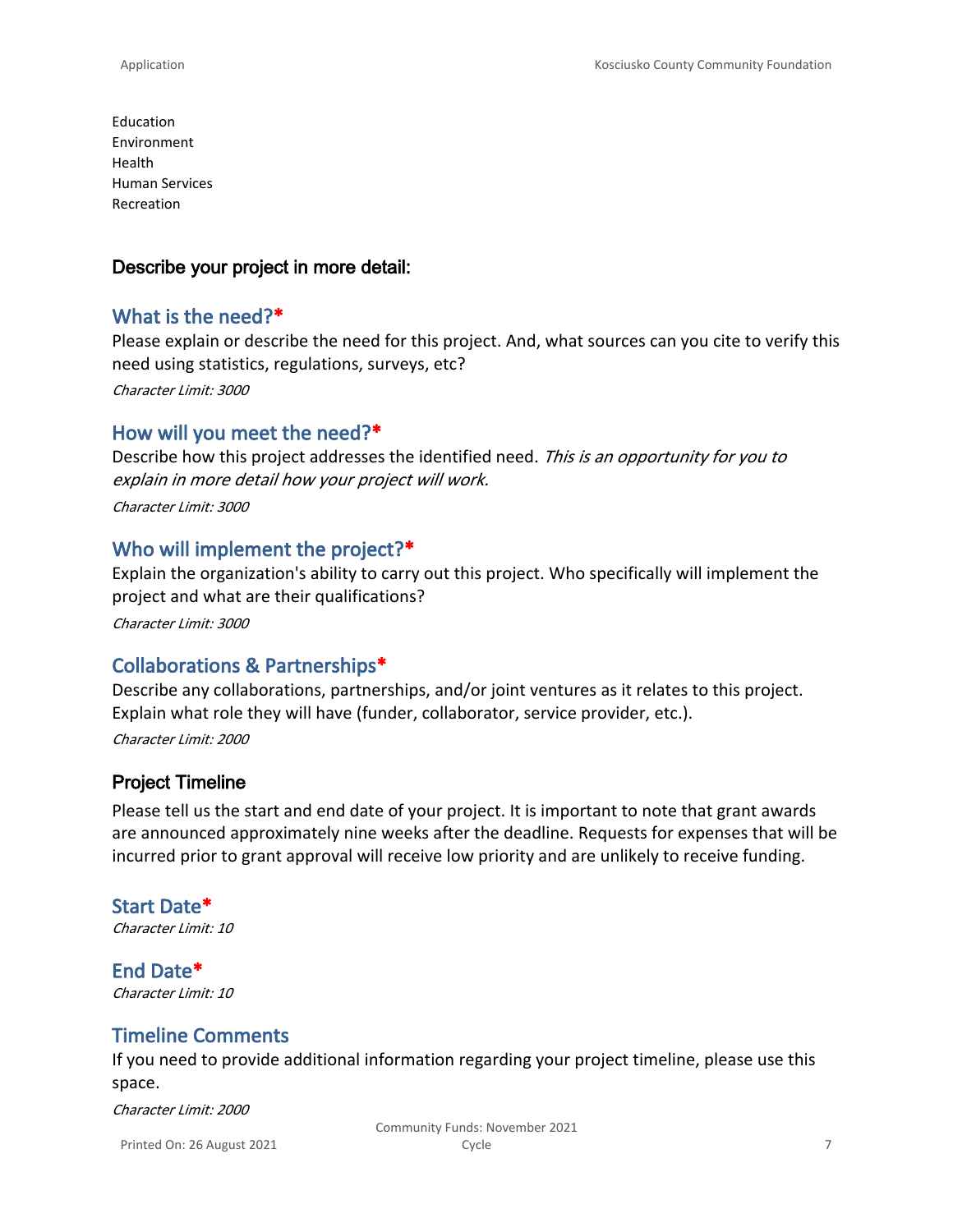#### **Explain the expected benefits of this project:**

#### **Impact Assessment\***

How will you measure and assess the benefit and impact of your project? Some examples may include follow-up assessments or benchmarks by which you can chart your progress. *Character Limit: 3000*

### **Total Served\***

Approximately how many people will be served, benefited or impacted by this project? *Character Limit: 6*

#### **Kosciusko County Residents Served**

Of those being served, how many are **Kosciusko County residents**?

*Character Limit: 5*

# **Population Served by Project\***

Please select the primary population that your program/project will serve.

#### **Choices**

General Public Infant/Babies Children/Youth Adults Elderly Disabled Minorities Females Males Low Income **Other** 

# **Other Population**

If you selected "other" from the drop down list, please specify. *Character Limit: 100*

# **Age Range\***

What is the approximate age range of those being served? *Character Limit: 7*

# **Region\*** Please select the primary region being served by this project.

# **Choices**

Multi County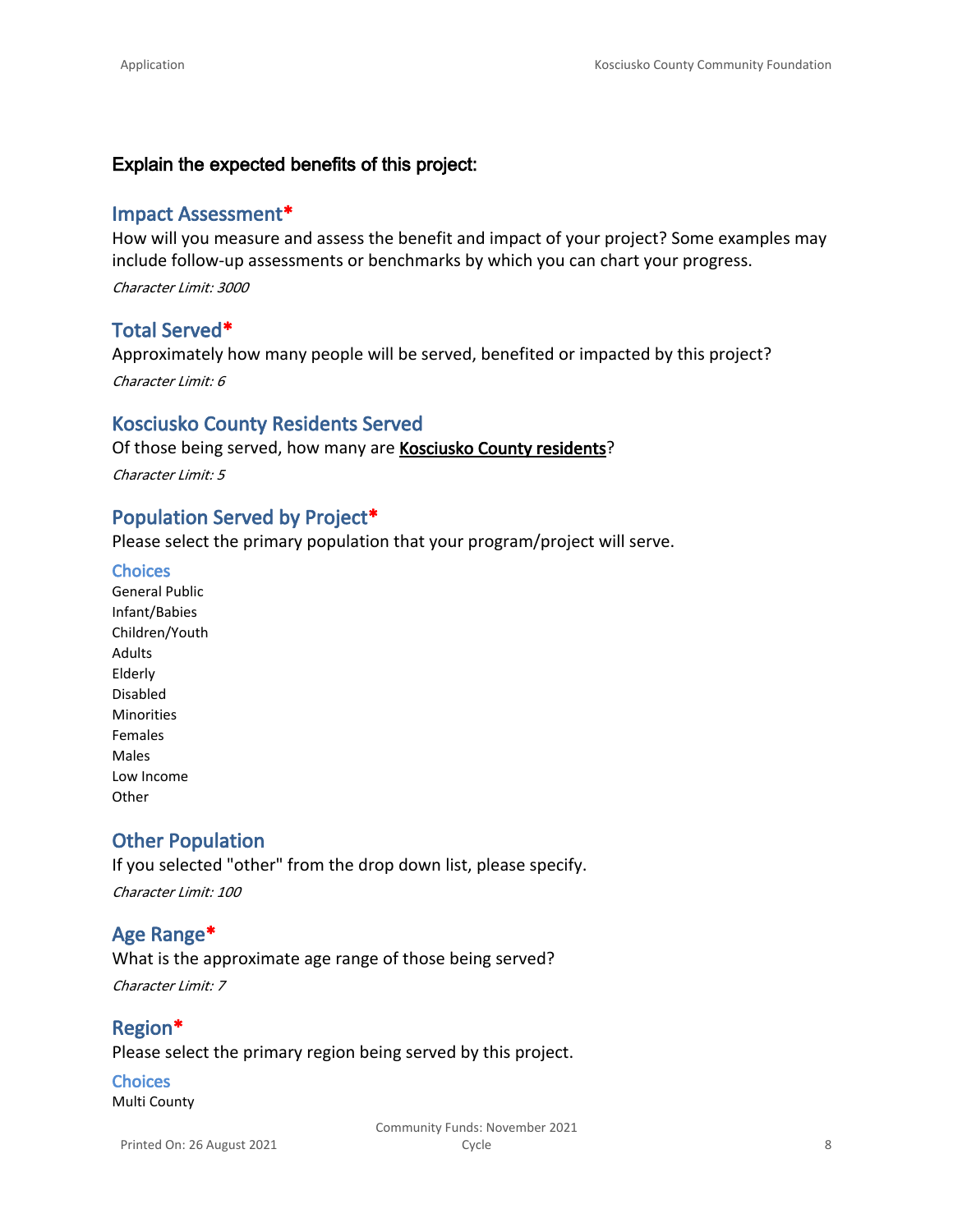County Wide Leesburg Mentone Milford North Webster Pierceton Silver Lake Tippecanoe Valley Warsaw Wawasee Winona Lake **Other** 

# **Other Region**

If you selected "other" from the drop down list, please specify. *Character Limit: 100*

### **Benefit to Organization\***

How will your organization benefit? *Character Limit: 2000*

### **Past or current efforts to meet the identified need:**

### **Past Efforts\***

Describe past efforts within the community to address the identified needs, including efforts by other organizations.

*Character Limit: 2000*

### **Current Efforts\***

Describe current efforts within the community to address the identified needs, including efforts by other organizations.

*Character Limit: 2000*

### **How does your project differ?\***

How does your project differ from past or current efforts? What effort will be made to work cooperatively with organizations already addressing the need? *Character Limit: 2000*

### **Grant Communication:**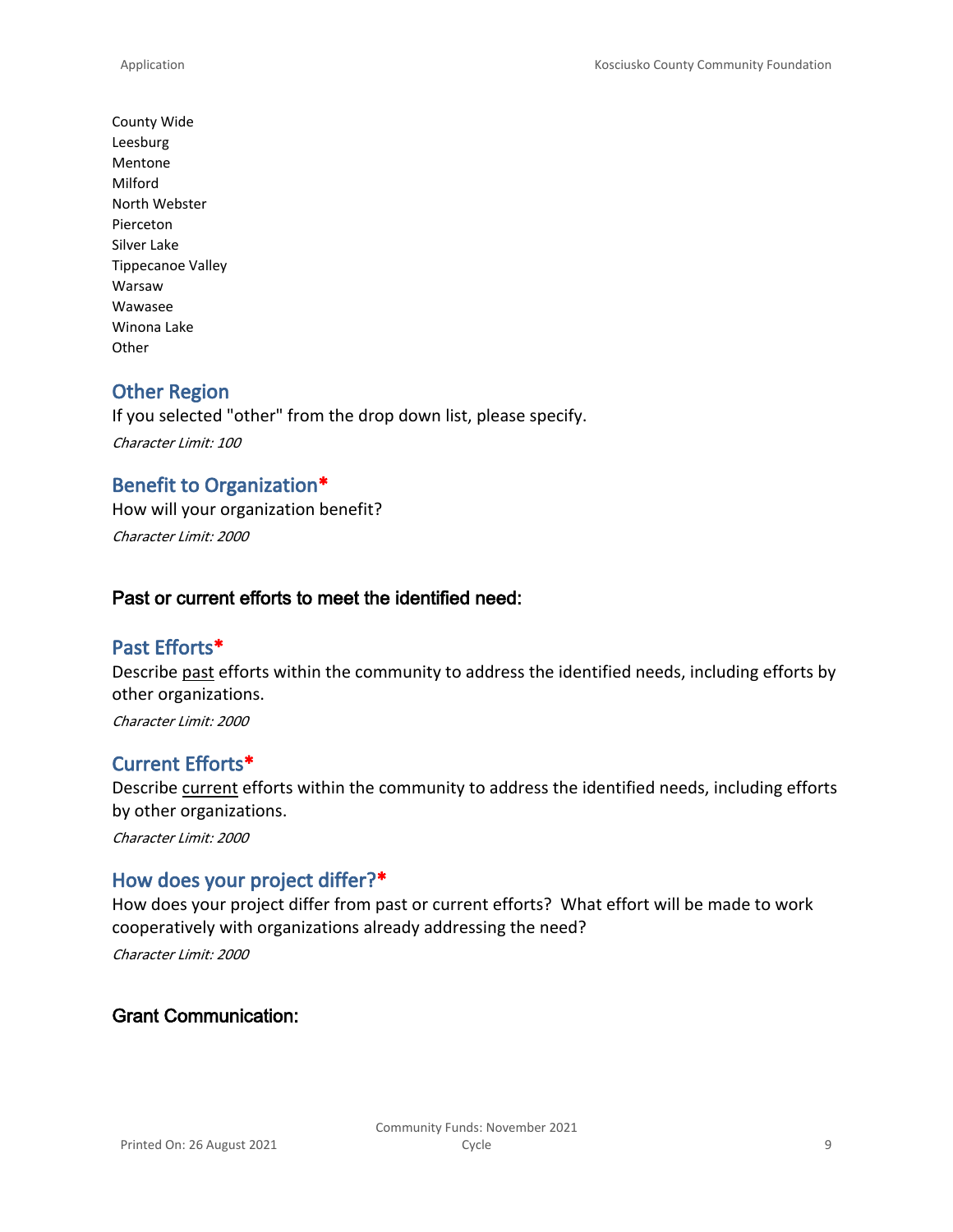### **Public Relations\***

What public relations methods will be used to communicate to your donors, members, supporters, etc. any grant support you receive from the Community Foundation? *Character Limit: 2000*

# **Final Report Requirement\***

A final report is required to be submitted to the Community Foundation within one year of the grant award. Will you fulfill this reporting requirement?

**Choices** Yes

No

# *Budget Information*

Please complete a **Grant Budget Worksheet** to provide detailed information regarding your project budget. Once you have completed the worksheet, upload a copy below and answer the questions under *Project Budget Summary*.

[Grant Budget Worksheet \(PDF\)](https://www.kcfoundation.org/wp-content/uploads/2020/07/Grant-Budget-Worksheet.pdf)

*A Word version of this form can be downloaded from our website at [https://www.kcfoundation.org/grants/community-fund-grants](https://www.kcfoundation.org/grants/community-fund-grants/).*

# **Grant Budget Worksheet Upload\***

Please upload your completed Grant Budget Worksheet. *File Size Limit: 5 MB*

### **Project Budget Summary**

Please enter the amounts provided in the corresponding boxes on your Grant Budget Worksheet.

### **Total Expenses\***

From Box 1. on Grant Budget Worksheet. *This amount should equal the Total Financial Support reported below. Character Limit: 20*

# **Amount Requested from KCCF\***

From Box 2. on Grant Budget Worksheet. *This amount should be rounded to the nearest whole dollar.*

*Character Limit: 20*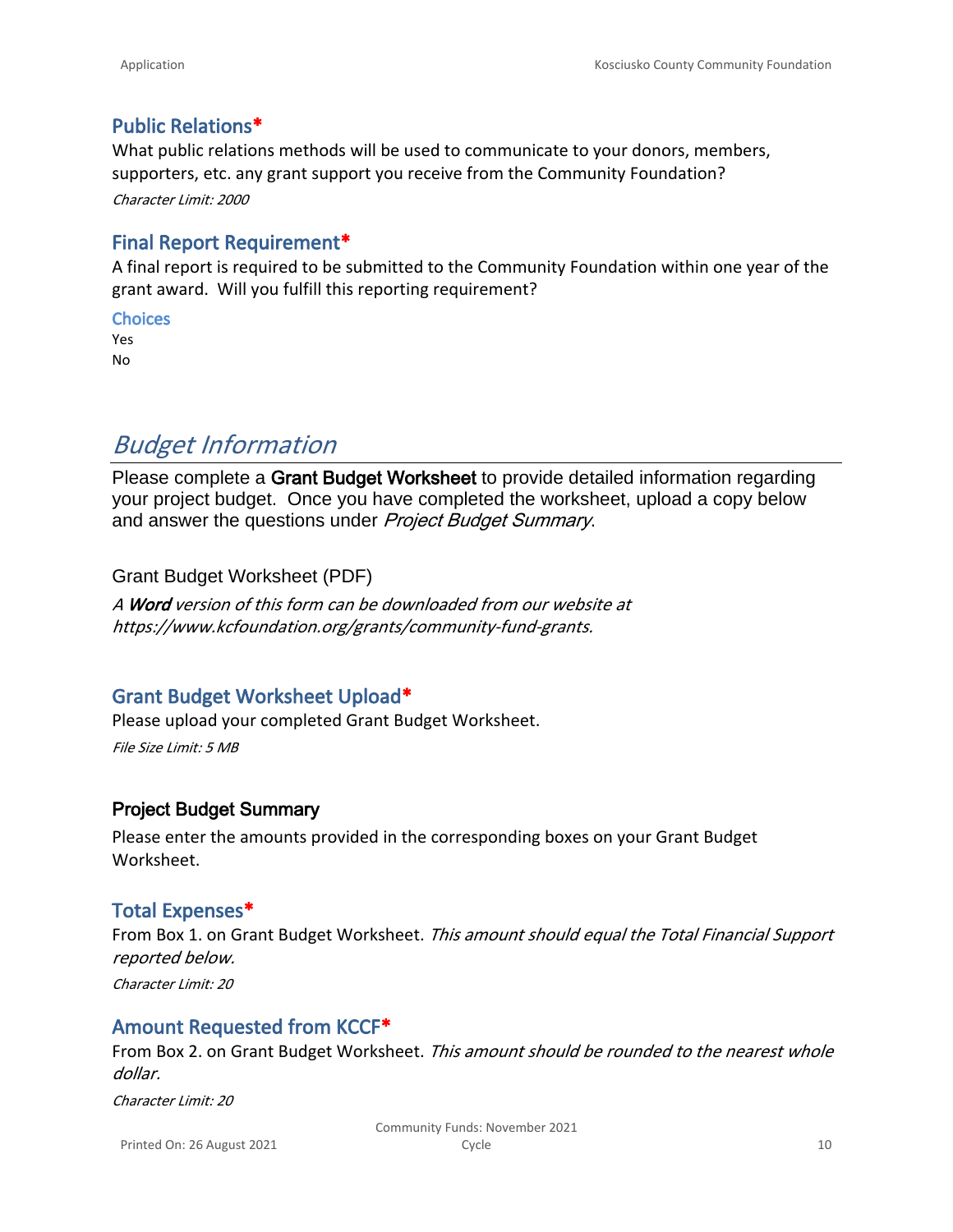# **Total Financial Support\***

From Box 3. on Grant Budget Worksheet. *This amount should equal the Total Expenses reported above. Character Limit: 20*

**Grant Uses** As reported on the Grant Budget Worksheet *Character Limit: 500*

# *Certification*

### **Certification**

The information contained in this application is for the purpose of obtaining funding from the Kosciusko County Community Foundation Community Funds on behalf of the undersigned. The undersigned understands that the information provided is true and complete and that the Kosciusko County Community Foundation may consider this statement as continuing to be true and correct until a written notice of a change is provided. The Kosciusko County Community Foundation is authorized to make all inquiries they deem necessary to verify the accuracy of the statements made herein.

# **Electronic Signature\***

*Enter your name to confirm your electronic signature. Character Limit: 250*

# **Permission to Share Request\***

Do we have permission to share this request with other funders including donors who advise funds held by the Community Foundation?

#### **Choices**

Yes No

### **Publicity Agreement\***

For publicity purposes, my organization's identity may be revealed.

**Choices**

Yes No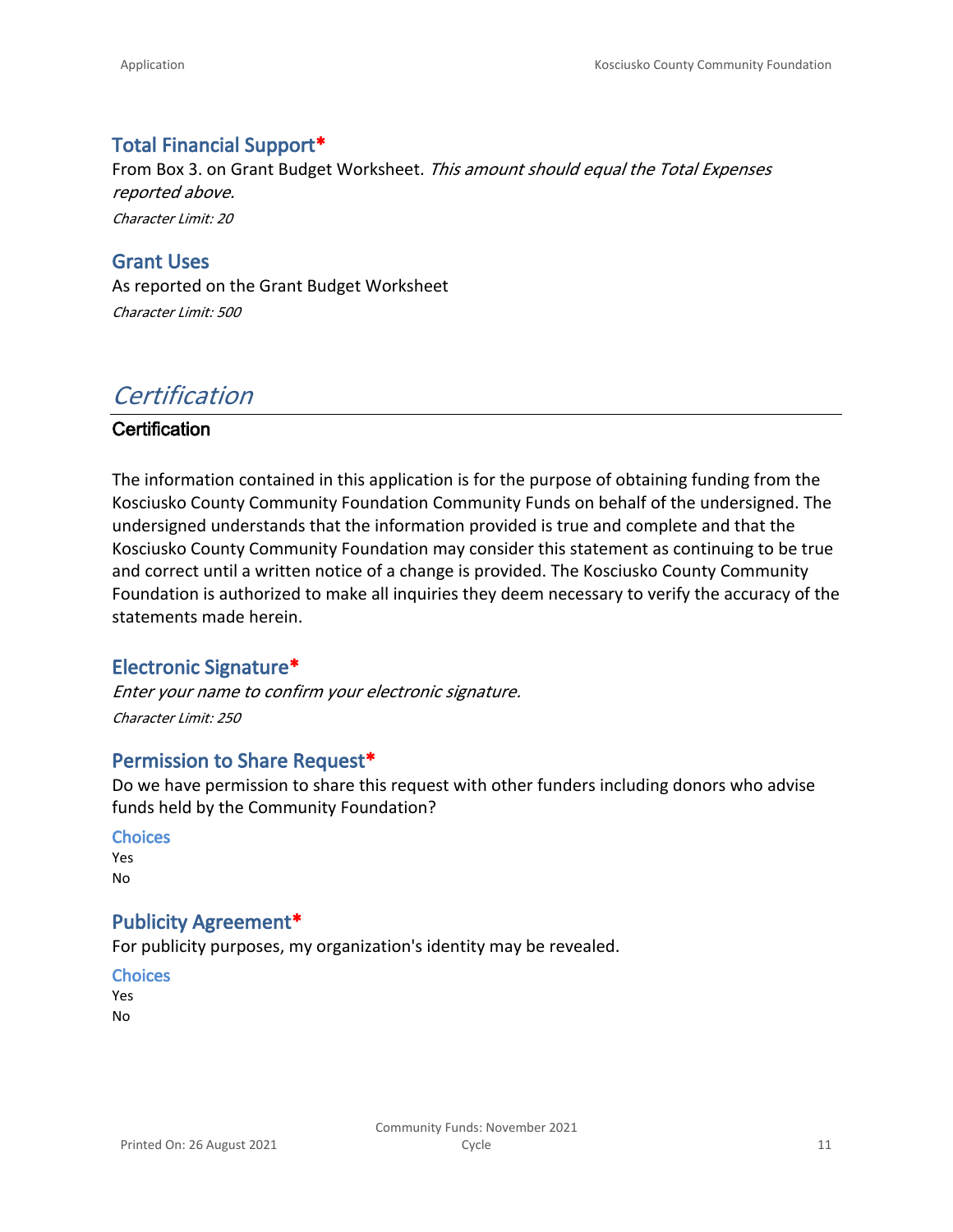# *Authorization Signature*

**Two authorization signatures are required to submit this application. The signatures indicates that the signers have reviewed the grant request and agree to its submission.** 

To complete this section, download the **Authorization Signature Form** and complete the top section of the form using responses from this application. Collect signatures from your organization's director and a board officer and upload the completed form below.

Please note that the person providing their authorization will depend on the type of organization:

- Schools will need to provide a signature from a building principal or superintendent and a board officer.
- Charitable organizations will need to provide a signature from the Executive Director and a board officer.
- Governmental organizations will need to provide a signatures from an elected official such as the City Mayor, County Councilman, Township Trustee or Town Board Member.

[https://www.kcfoundation.org/wp-content/uploads/2020/07/Grant-Authorization-](https://www.kcfoundation.org/wp-content/uploads/2020/07/Grant-Authorization-Signature-Form.pdf)[Signature-Form.pdfAuthorization Signature Form \(PDF\)](https://www.kcfoundation.org/wp-content/uploads/2020/07/Grant-Authorization-Signature-Form.pdf)

*A Word version of this form can be downloaded from our website at [https://www.kcfoundation.org/grants/community-fund-grants](https://www.kcfoundation.org/grants/community-fund-grants/).*

# **Authorization Signature Form Upload\***

Please upload your completed Authorization Signature Form. *File Size Limit: 2 MB*

# *501(c)(3) Attachments*

### **Charitable organizations must upload the following documents:**

*(accepted formats include: PDF and Word)*

- IRS Determination Letter
- Board of Directors list with names and town/city of residence
- Staff list with names and town/city of residence
- Financial Documents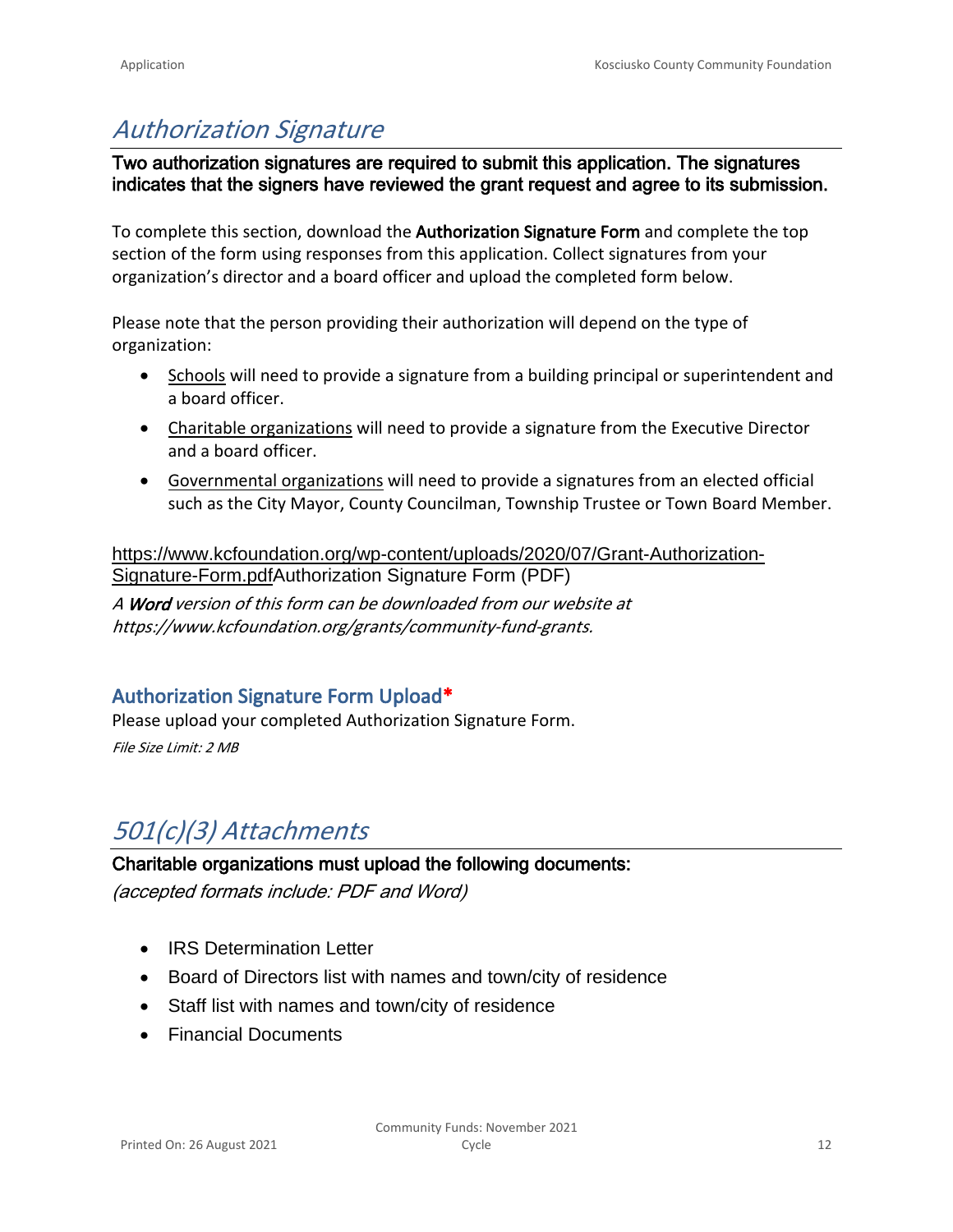# *School Attachments*

#### **Schools must upload the following documents:**

*(accepted formats include: PDF and Word)*

- School Board list with names and town/city of residence
- Staff list with names and town/city of residence

# *Government & Church Attachments*

**Churches and Governmental Organzations must upload the following documents:**

*(accepted formats include: PDF and Word)*

- Board of Directors list with names and town/city of residence
- Staff list with names and town/city of residence
- Financial Documents

# *IRS Determination Letter*

**IRS Determination Letter\*** *File Size Limit: 2 MB*

# *Board List*

**Board List** This may be your Board of Directors, School Board, City/Town Council, etc. *File Size Limit: 2 MB*

# *Staff List*

# **Staff Member List\***

If your organization has a large number of employees, please only include those who will be working on this particular project. If your organization does not have any paid staff, please upload your board list again.

*File Size Limit: 2 MB*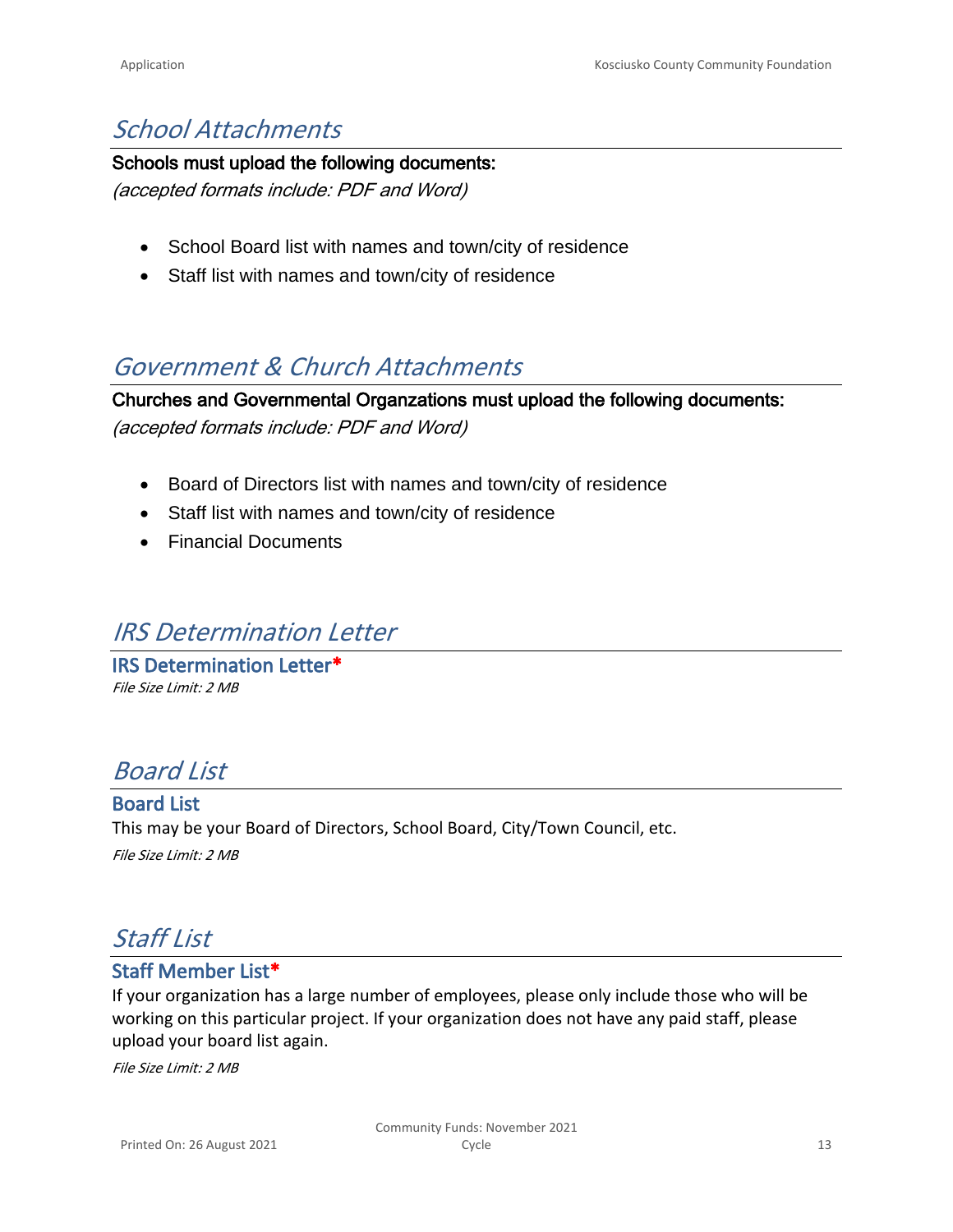# *Financial Documents*

### **Internal Financial Statements\***

Please upload a copy of your organization's most recent Statement of Activities and Statement of Financial Position.

*File Size Limit: 5 MB*

# **Form 990**

Please upload a copy of your organization's most recent 990. If your organization does not file a 990 or 990-EZ, please skip this question.

*File Size Limit: 5 MB*

**Not sure which internal financial statements to include?** Examples of a Statement of Activities and a Statement of Financial Position can be found on our website at <https://kcfoundation.org/community-funds/>.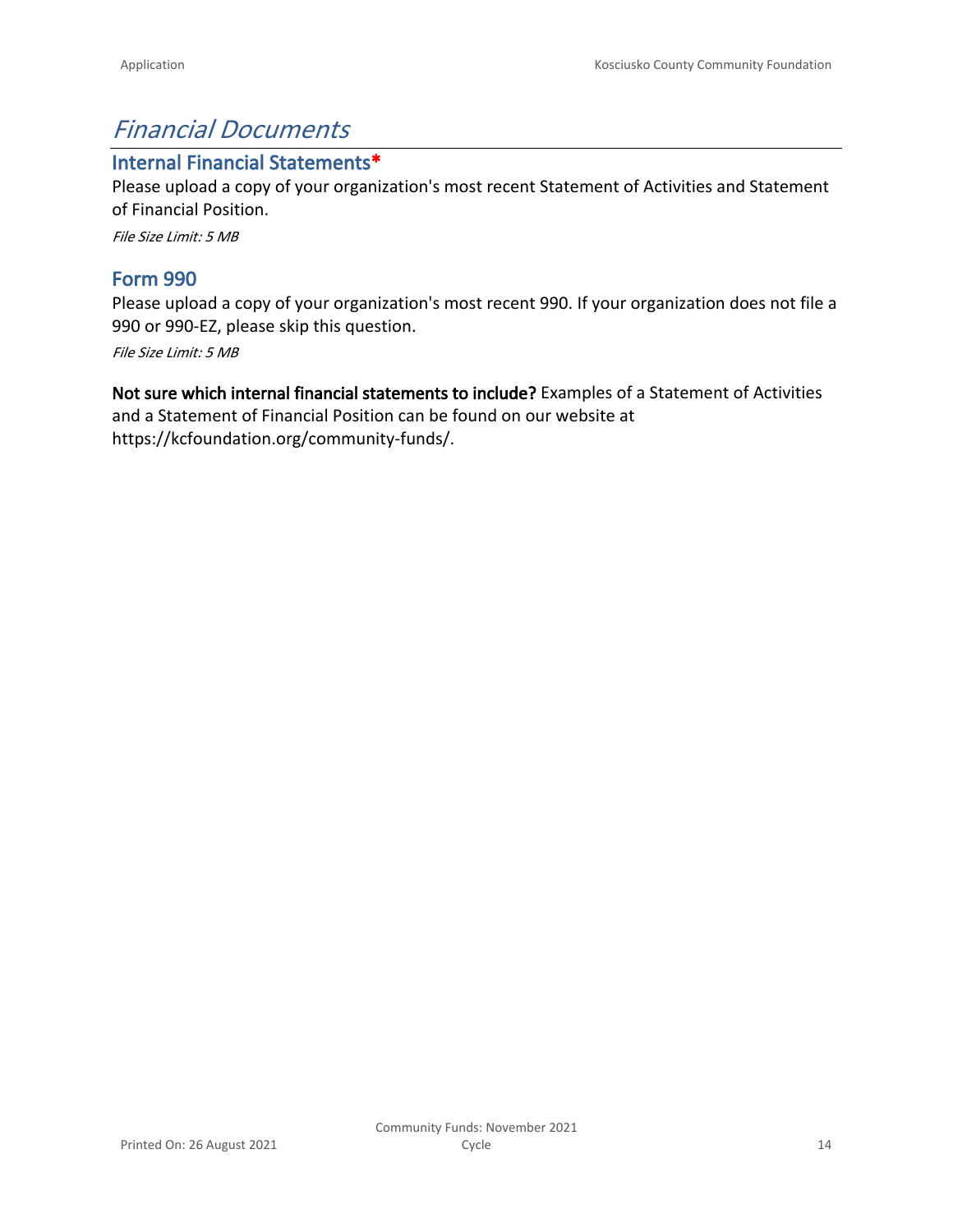# **Grant Resources**

List provided as a reference to beginning your research of grant funding resources

### **Dekko Foundation (Youth)**

PO Box 548 401 E. Diamond St. Kendallville, IN 46755 Phone: 260-347-1278 Fax: 260-347-7103 Email : dekko@dekkofoundation.org https://www.dekkofoundation.org/

Ø "We invest in projects and initiatives that help children, young people, and communities thrive."

#### **The Franklin I. and Irene List Saemann Foundation**

**(Culture/Education/Health) – Annual April 1 deadline** P.O. Box 105 Morrison, Illinois 61270 Phone: 815-772-2121 Fax: 815-772-2026 Email: info@saemannfoundation.org https://www.saemannfoundation.org/

Ø The foundation was created by the Saemanns to benefit culture, education and health care. In addition, the foundation regularly makes grants that support libraries, volunteer programs, hospitals, colleges and other organizations.

#### **Hand Family Foundation, Inc.**

Mr. John G. Hand 315 S. Hand Ave Warsaw, IN 46580-2531 Phone: 574-267-3525

#### **Medtronic Sofamor Danek (Health/Quality of Life)**

Medtronic foundation - The Medtronic Foundation focuses on improving health outcomes for underserved populations worldwide, as well as supporting communities where Medtronic employees live and give. 2500 Silveus Crossing Warsaw, IN 46582-8598 https://foundation.medtronic.com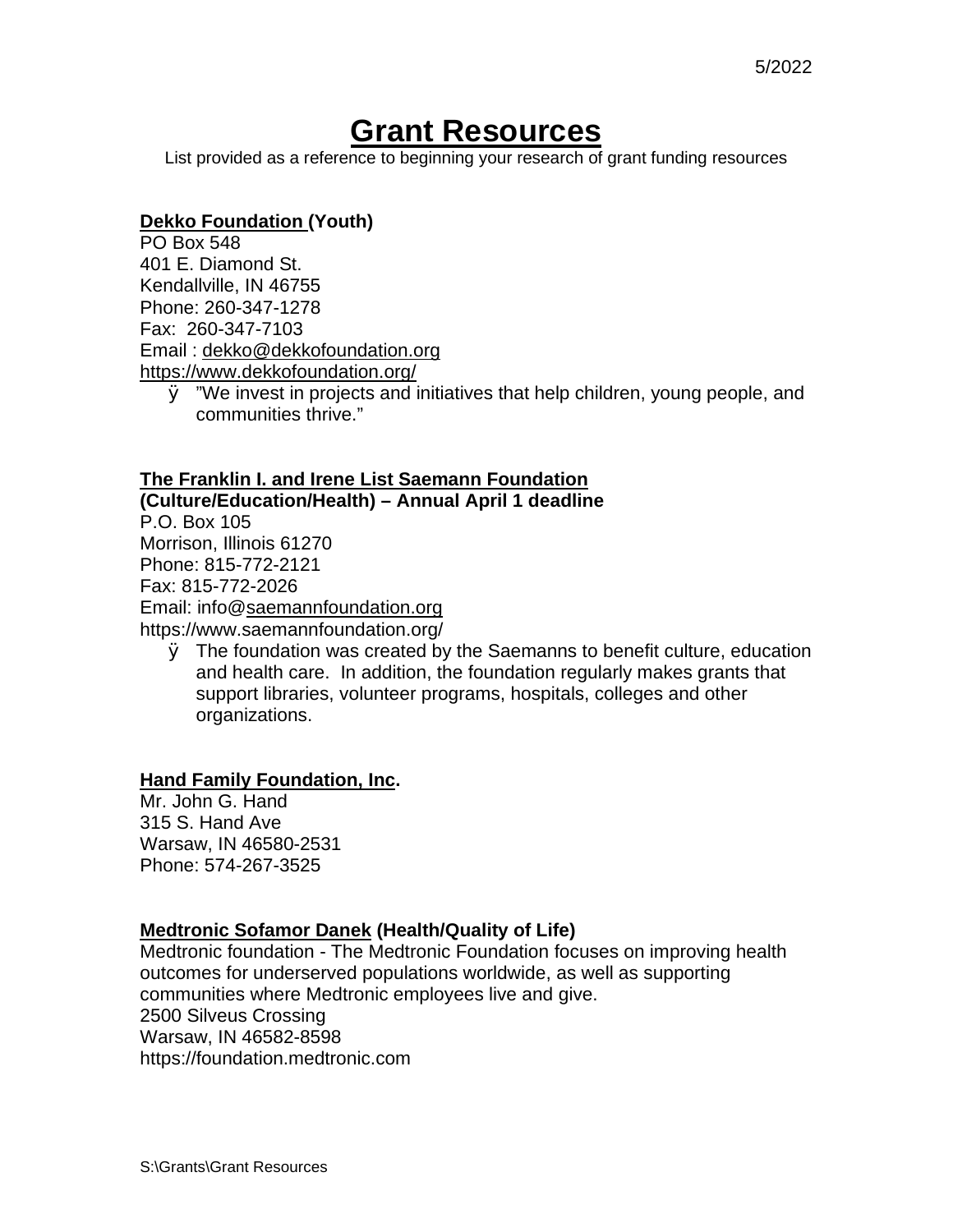### **K21 Health Foundation (Health)**

1101 Park Ave. Winona Lake, IN 46590 Phone: 574-269-5188 Fax: 574-269-5193 Executive Director: Rich Haddad https://k21healthfoundation.org/

### **Kosciusko County Community Foundation**

102 E Market St. Warsaw, IN 46580 Phone: 574-267-1901 Fax: 574-268-9780 https://www.kcfoundation.org/

### **The Esther Pfleiderer Charitable Trust**

c/o 1<sup>st</sup> Source Bank Personal Asset Management Group 325 S Lake Street Warsaw, In 46580 Tom Tearney, VP Trust Officer Phone: 574-268-1207 Fax: 574-268-1555

#### **Robert Wood Johnson Foundation (Health)**

50 College Road East, Princeton, NJ 08540-6614 Phone: 877-843-7953 Email: mail@rwjf.org https://www.rwjf.org/

#### **Zimmer Biomet Foundation**

P.O. Box 708 1800 W Center Street Warsaw, IN 46581-0708 Phone: 574-372-4291 zimmerbiometfoundation@zimmerbiomet.com Grants.Amer@zimmerbiomet.com https://www.zimmerbiomet.com/en/about-us/our-impact.html